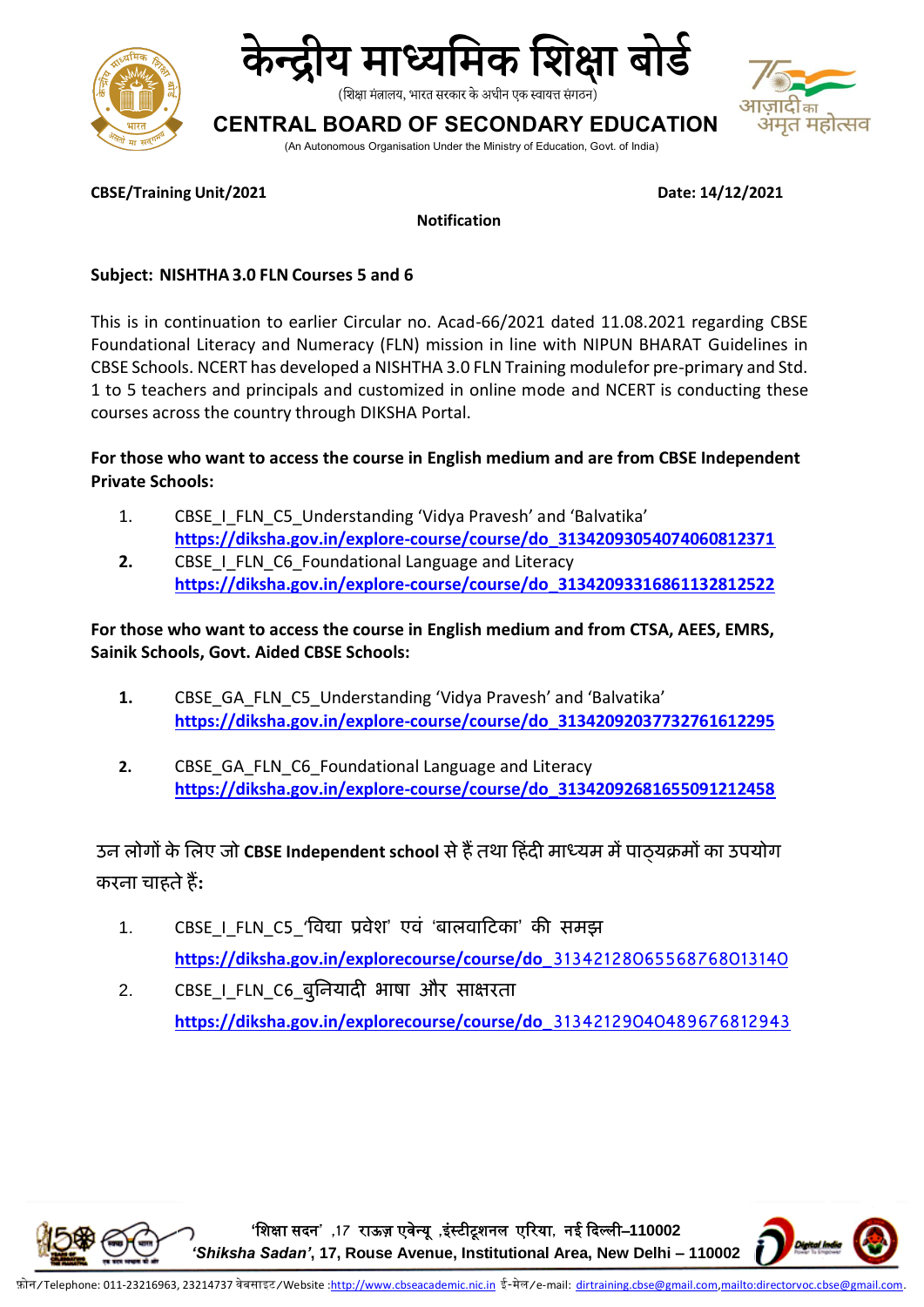



त महोत्सव

(शिक्षा मंत्रालय, भारत सरकार के अधीन एक स्वायत्त संगठन)

**CENTRAL BOARD OF SECONDARY EDUCATION**

(An Autonomous Organisation Under the Ministry of Education, Govt. of India)

**उन लोगों केललए जो CTSA, AEES, EMRS, Sainik Schools, Govt. Aided CBSE स्कू ल सेहैंतथा हहिंदी माध्यम मेंपाठ्यक्रमों का उपयोग करना चाहतेहैं:**

- 1. CBSE\_G\_FLN\_C5\_विद्या प्रवेश' एवं 'बालवाटिका' की समझ **[https://diksha.gov.in/explore-course/course/do\\_](https://diksha.gov.in/explore-course/course/do_31342092594987008012432)31342092594987008012432**
- **2.** CBSE\_G\_FLN\_C6\_बुनियादी भाषा और साक्षरता **[https://diksha.gov.in/explore-course/course/do\\_](https://diksha.gov.in/explore-course/course/do_31342093303949721612395)31342093303949721612395**
- The certificate will be generated within 7-10 working days, if the course has been 100% completed and a minimum of 70% score has been attained in the course assessment.
- It may take upto 24 hours for the actual course progress to synch reflect
- A maximum of 3 attempts will be allowed to score 70% in the course end assessment. Participants will have to achieve a minimum of 70% to attain the certificate.
- The name in the certificate will be the same as the one that reflects in your user profile on DIKSHA

School principals are requested to facilitate the completion of these courses by all the concerned teachers of schools. In case of any query, you may write to us on [nishtha.support@cbseshiksha.in](mailto:nishtha.support@cbseshiksha.in)

**Note**: Course links for the Teachers of NVs and KVs shall be shared by their respective organizations. Links of the subsequent courses shall be notified by the separate notifications.

**Dr. Biswajit (S 4)**<br>Dr. Biswajit Saha

**Director(Training & Skill Education)**